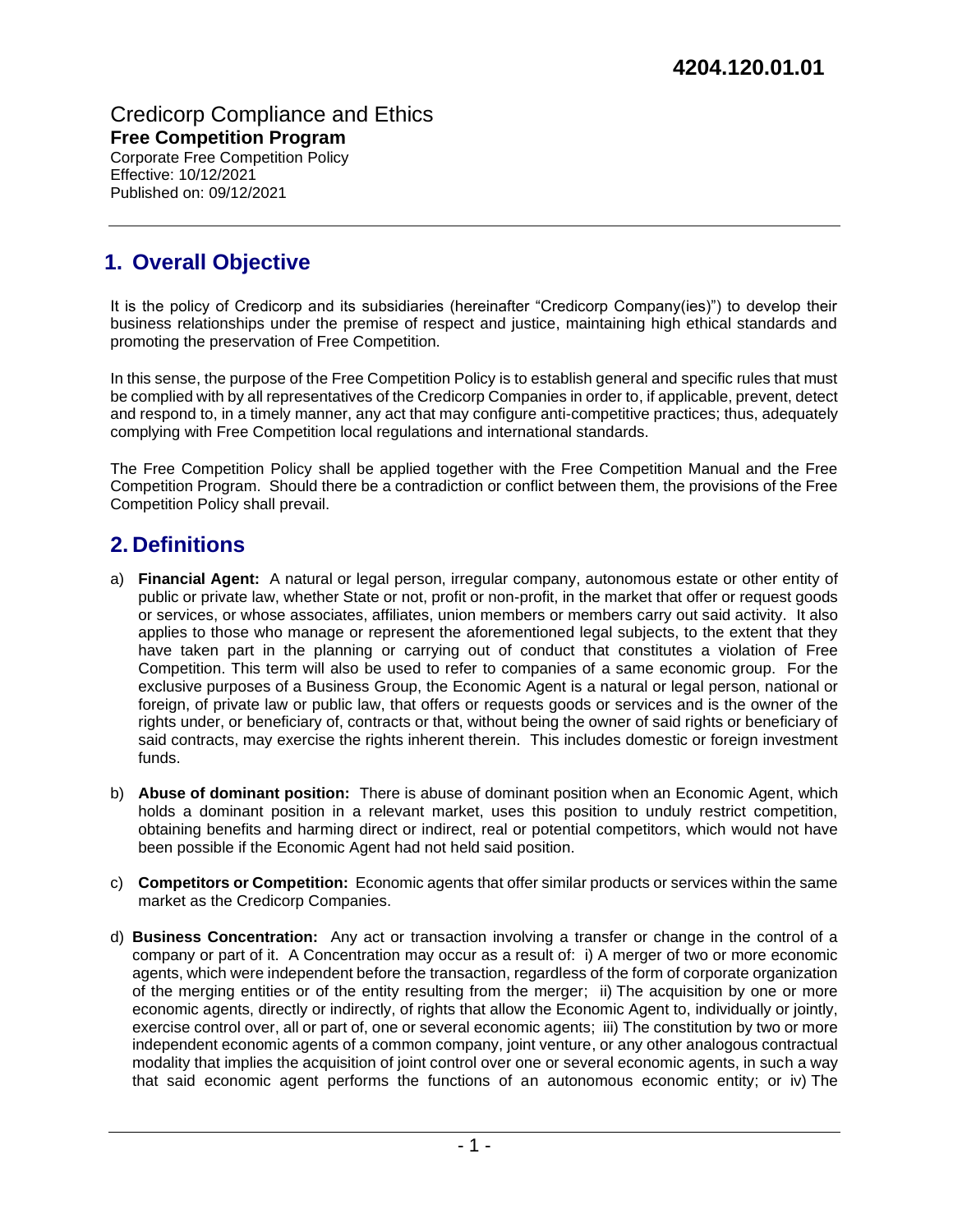acquisition by any means, by an economic agent, of direct or indirect control of operating productive assets of another economic agent.

- e) **Indirect control:** When a person or legal entity has the power to appoint, remove or veto the majority of the members of the board of directors, or equivalent body; to exercise the majority of votes in a session of the board of directors or equivalent body; to approve operating and/or financial policies; to approve decisions on dividends and other distribution; to appoint, remove or veto a General Manager in the case of legal entities, or the Manager who is empowered to manage the funds in the case of legal entities, even when the Manager does not exercise more than half of the voting power in a general meeting of shareholders or partners of a legal entity; and in the case of legal entities in similar bodies.
- f) **Credicorp Companies:** Any company and subsidiary that belong to the Credicorp economic group where participation is greater than 50%; or when Credicorp has "Indirect Control" over said company.
- g) **Association**: Any organization that relates to a group of companies by reason of their sector or financial activity and is used as a platform to discuss and channel the associate's sectoral and commercial interests or, in certain cases, for the provision of services.
- h) **Free Competition:** Market situation in which any person, or company, is free to participate in a certain economic activity where consumers are free to choose what product or service to acquire, and through whom, without restrictions.
- i) **Free Competition Policy:** The free competition policy developed and approved by Credicorp.
- j) **Collusive Practice**: An agreement reached by two or more persons or companies for the purpose of obtaining greater market power, or to generate barriers for other competitors, restricting Free Competition. There are 2 types of collusive practice: Horizontal Collusive Practice and Vertical Collusive Practice.
- k) **Horizontal Collusive Practice:** Agreement, decision, recommendation or concerted practice implemented by competing companies for the purpose of restricting, preventing, or distorting free competition, such as: Direct or indirect fixing of prices, or other commercial or service conditions; concerted distribution of clients, suppliers or geographical areas; agreement on, or coordination of, offers, positions or abstentions in a selection procedure by a State, public or private tender, or other forms of retaining or public acquisition provided for by the relevant legislation, as well as public auctions, among others.
- l) **Collusive/Vertical Practice**: Agreement, decision, recommendation, or concerted practice implemented by companies that operate at different levels of the production, distribution, or marketing chain, for the purpose of restricting, preventing or falsifying free competition.
- m) **Free Competition Program:** The free competition program developed by Credicorp, aimed at ensuring compliance with Free Competition regulations.
- n) **Credicorp Representative:** Any collaborator, officer, or director of a Credicorp Company.

### **3. General Principle of Free Competition**

Free Competition grants any person or company the freedom to participate in a particular economic activity, either as seller or buyer. Any agreement, decision, recommendation, or concerted practice, which may represent a risk of qualifying as a practice that violates Free Competition, shall be coordinated and previously reviewed by BCP's Legal Department and the Compliance and Ethics team. Behaviors that violate Free Competition are Abuse of Dominant Position, Horizontal Collusive Practices, Vertical Collusive Practices, and any conduct identified Free Competition local regulations.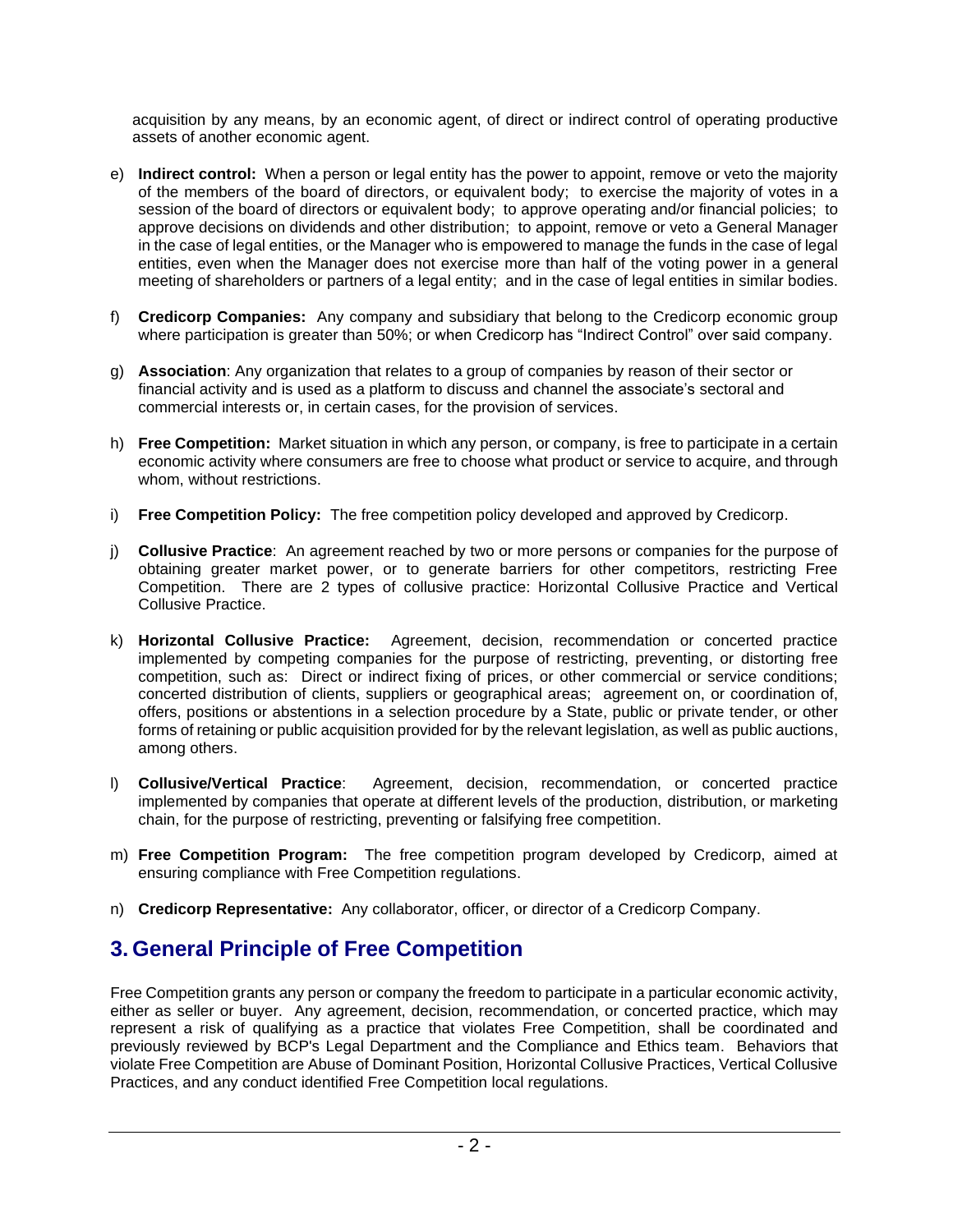When there is Free Competition companies and people are free to enter or leave a market. They also have complete freedom to set the price of their products in order to attract consumer preference. Consumers, for their part, are free to choose which products they will buy and what suppliers to choose.

To ensure market Free Competition the aim is to prevent companies from illegally concentrating their market power for reasons other than greater efficiency.

## **4. Scope**

The Free Competition Policy is mandatory for all Credicorp Representatives.

The Free Competition Policy constitutes our minimum compliance standard, and it will be applied even when it is stricter than the current Free Competition regulatory framework. However, if the regulations or other voluntary rules adopted by the Credicorp Companies are stricter than, or invalidate, the Free Competition Policy at any point, said voluntary rules will be preferred.

### **5. Accountability**

All Credicorp Representatives are individually accountable for complying with the guidelines and commitments established herein, to seek guidance in case of doubt, and to report any act contravening the Free Competition Policy through the official channels designated by each Credicorp Company to deal with Free Competition issues.

### **5.1 Credicorp Board of Directors**

The Board is responsible for:

- a) Approving and supervising the execution of the Free Competition Policy, as amended.
- b) Supervising the execution of the Free Competition Manual, as amended.
- c) Supervising the execution of the Free Competition Program, as amended.

#### **5.2 General Manager**

The General Manager of a Credicorp Company where the Free Competition Program has been implemented is responsible for:

- a) Ensuring the correct execution of the provisions in the Free Competition Policy, the Free Competition Manual, and the development of the Free Competition Compliance Program in general;
- b) Authorizing an adequate provision of financial, technological, and human resources to implement and maintain the Free Competition Compliance Program; and
- c) Determining the necessary actions to disseminate, disclosure and strengthen the highest Credicorp conduct and ethics standards in matters of Free Competition.

### **5.3 Free Competition Corporate Compliance Officer**

The Free Competition Corporate Compliance Officer is responsible for, and is empowered to:

a) Supervise the design and implementation of the Free Competition Compliance Program;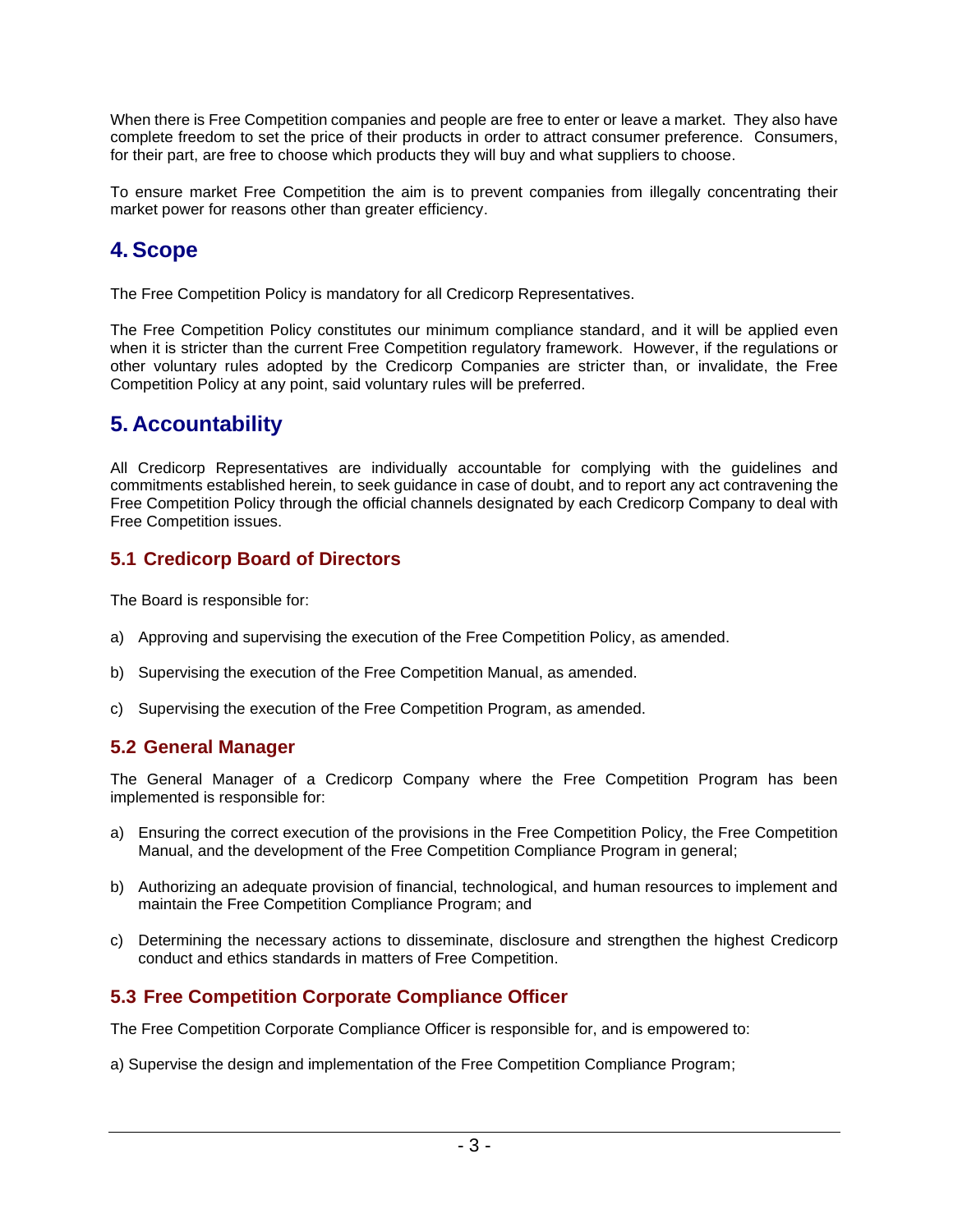b) Provide training on the Antitrust Compliance Program to Credicorp Representatives;

c) Provide advice and guidance to staff on the Free Competition Compliance Program;

d) Disseminate the content and actions of the Free Competition Compliance Program to customers, suppliers, and third parties that interact with the Credicorp Companies;

e) Supervise compliance with the provisions contained in the Free Competition Policy, the Free Competition Manual, and supplementary policies;

f) Supervise attention to complaints filed by Credicorp Representatives in matters of Free Competition through the Genetic Alert System.

The Free Competition Corporate Compliance Officer may choose to delegate the execution of one or several tasks mentioned in this section to an individual of his or her choice in each Credicorp company.

### **6. General Guidelines for Compliance with Free Competition Policy**

It is the policy of the Credicorp Companies to comply fully with the laws and regulations on Free Competition in the markets where it competes. At Credicorp, we reject any business that violates said laws and regulations.

In this sense, the following general guidelines have been established to properly comply with the regulations related to Free Competition in Credicorp Companies:

- a) Credicorp Companies independently document, adopt and analyze their business or strategic decisions, mainly decisions related to the way they offer and provide their services, prices or service quotes, availability, geographical areas, or regions where services are offered, as well as other offer conditions.
- b) Similarly, the Credicorp Companies choose, independently or jointly as an economic group always seeking economic efficiency - their suppliers, strategic partners, and customers, as well as their offer terms.
- c) All the business conditions of the Credicorp Companies are designed and applied following general, uniform, and objective criteria, and never arbitrarily discriminating between their clients. The Credicorp Companies may offer various business conditions, which will always have a financial and reasonable justification.
- d) Business conditions may not be designed or executed in such a way as to restrict competition.
- e) Measures are established to assess exposure to risks that affect Free Competition based on risk assessment processes that allow the establishment of specific risk management controls.
- f) Ongoing training and dissemination activities of this document are carried out, including the strengthening of complaint channels.
- g) Activities are implemented to evaluate and continuously monitor controls and alert signals designed to prevent and detect irregular activities related to Free Competition.
- h) Measures are established to comply with any legal requirement applicable to prior control of Business Control operations. Likewise, an analysis is carried out, prior to executing a Business Concentration, to determine if the transaction requires prior consultation with the relevant authority in matters of business concentrations in the country where said transaction executed.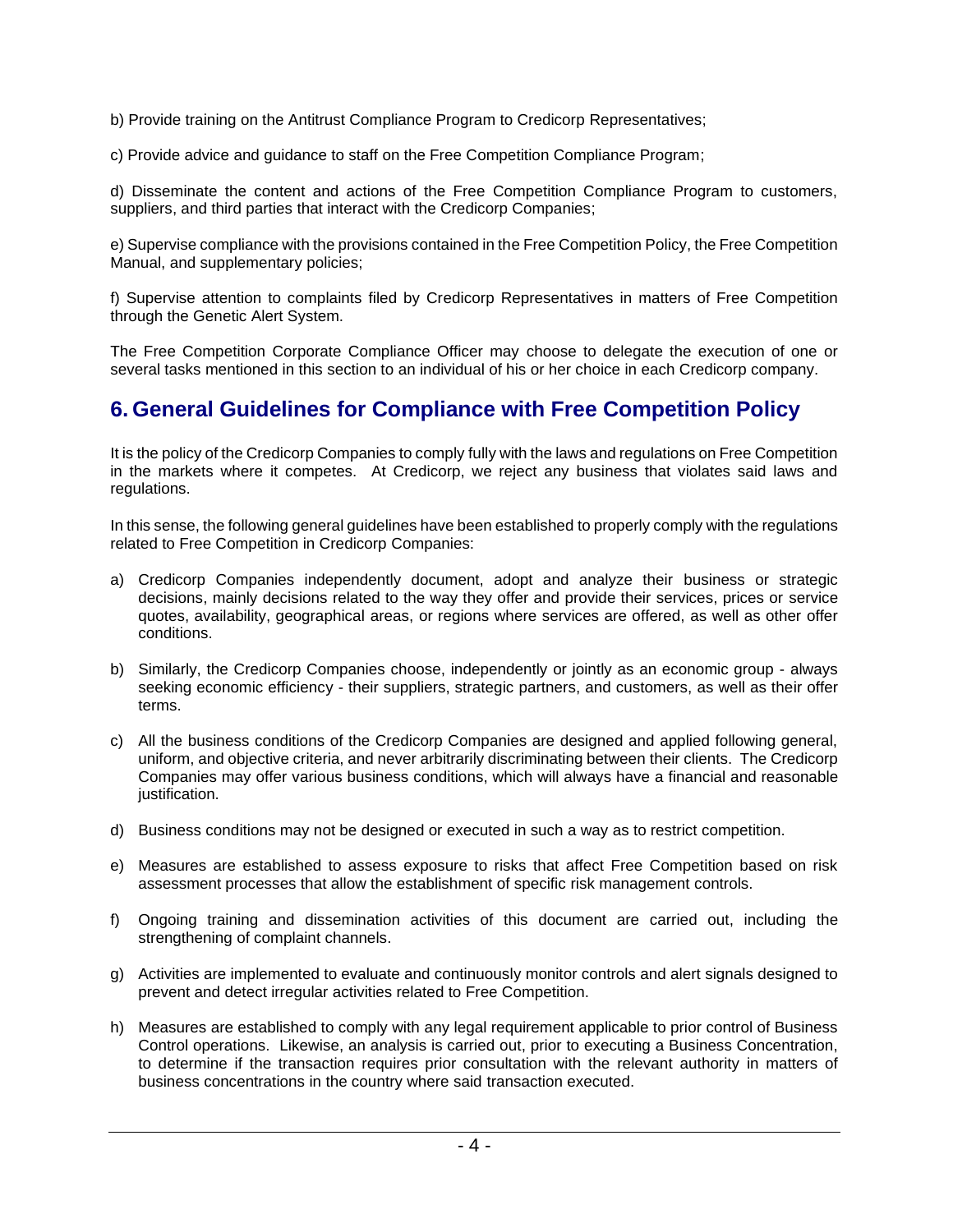- i) Failure to comply with the Free Competition Policy includes sanctions, in accordance with the provisions of applicable regulations, which could lead to the dismissal of people responsible for noncompliance. Likewise, it also includes the violation of applicable laws, which could lead to legal action by the competent authorities and/or even by the Credicorp Companies.
- j) When in doubt about the scope or practical application of the Free Competition Policy, the official channels designated by each Credicorp Company to deal with Free Competition issues shall be consulted.

### **7. Commitment to Comply with the Free Competition Policy**

At Credicorp we are firmly committed to the operation of a free market economy, which drives efficiency, encourages innovation, and offers customers a free choice in services and prices. Free Competition rules help preserve a competitive and free business system that ultimately benefits society. For Credicorp, the trust of its clients and protecting its reputation is vital.

We are committed to unrestricted compliance with the rules and regulations on Free Competition in the markets where we are active. All Credicorp Representatives reject any business, or business opportunity, which implies a violation of said rules and regulations, including the rejection of any type of Collusive Practice and Abuse of Dominant Position.

Owing to this, Credicorp makes the following recommendations as guidelines for Credicorp Representatives, for the purpose of being consistent with proper compliance with Free Competition regulations:

- a) In any circumstance where a business, or opportunity to generate a business, may imply a possible violation of Free Competition, the controls established by the Free Competition Program must be observed to ensure compliance with the Free Competition Policy.
- b) In the event of non-compliance with the Free Competition Policy, corrective measures of a disciplinary nature provided for in the Internal Work Regulations (RIT), or its equivalent in each Credicorp Company, of which the Credicorp Representatives have been previously informed, shall be applied without prejudice to any other legal action that each Credicorp Company may deem necessary.
- c) If there is any doubt about the scope or practical application of the Free Competition Policy, the official channels designated by each Credicorp Company to deal with Free Competition issues shall be consulted.

All Credicorp Representatives must consider the rules of Free Competition in every business relationship with partners, competitors, consortiums, customers and suppliers. Credicorp Representatives are expected to seek advice from their local Compliance and Ethics team to resolve queries that may arise regarding compliance with Free Competition regulations. Our Free Competition Policy does not tolerate any justification for not resorting to corresponding advice.

It is a Credicorp Representative's responsibility to comply with the Free Competition Policy, the Free Competition Manual and all Free Competition regulations. To avoid damaging our stakeholders' trust, or the Credicorp Companies, non-compliance with these rules shall not be allowed under any circumstance.